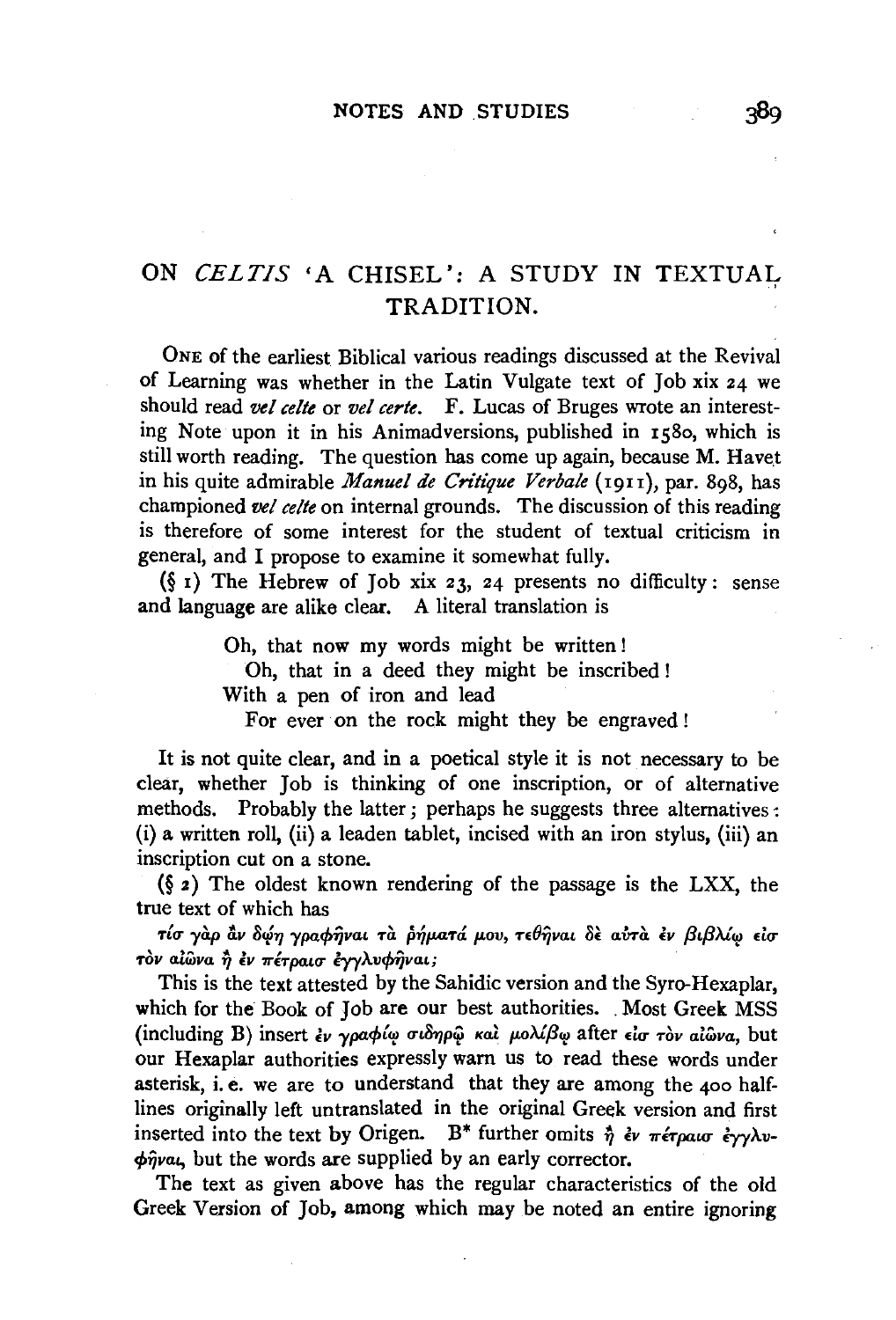## 390 THE JOURNAL OF THEOLOGICAL STUDIES

of the Hebrew system of parallelism in poetical style, and a free insertion of Greek particles where, in the opinion of the translator, they were needed to make the sense clearer. Here  $\delta \epsilon$  carries on the action of writing down Job's words, while  $\eta$  indicates where one of the alternatives is reckoned to begin. The translator chose badly; *io ròv al*ŵva ought to go with  $\epsilon_V$   $\pi \epsilon_T \rho a \sigma \epsilon_V \gamma \lambda_V \phi \hat{\eta} \nu a_l$ , as is shewn by the balance of the clauses in Hebrew and.as is recognized by the Massoretic accentuation.

Origen made things worse: not seeing that  $\epsilon \omega \to \infty$  alway ought to belong to  $\partial y$   $\pi \partial \alpha \sigma$ , he made his insertion after these words instead of before them ; then after  $\eta$  he inserted  $\epsilon \alpha$   $\mu$ apropiov from Theodotion, which is an alternative rendering of the Hebrew already translated  $\epsilon \alpha$ *Tov allava, but with another vocalization (le<sup>ri</sup>ed for la<sup>t</sup> ad).* 

These remarks on the Greek text are given by way of a parenthesis : the main point is that 'engraved on the rock' was regarded as a clause by itself, and was separated from the rest by the particle  $\eta$ , to which in the original there is nothing to correspond.

(§ 3) St Jerome edited the text of Job in Latin twice; the first edition was a revision· of the Old Latin from Origen's Hexapla, the second is a new translation of his own, professedly from the Hebrew, but that generally meant an eclectic choice of the Greek renderings of Aquila, Symmachus, or Theodotion; with occasional new renderings of the Hebrew given him by his Jewish tutors. Jerome's first rendering of our passage is ' Quis mihi tribuat ut scribantur sermones mei et ponantur in libro in perpetuum *in slylo ferreo* et plumbo, aut *in testimoniis* in petris sculpantur?' This follows the fullest Greek: the words here in italics are marked in our MS under asterisk, and there can be no doubt that *et plumbo aut* should be included also with them.

The second edition, now the Vulgate, runs.in Codex Amiatinus.:

Quis mihi tribuat ut scribantur sermones mei? quis mihi det ut exarentur in libro stylo ferreo et plumbi lammina, uel certe sculpantur in silice?

If these words be compared with the English rendering of the Hebrew given above it will be noticed that they are a very literal translation. In only two points is there material divergence. The Hebrew has 'and lead'; it is uncertain whether this means with a leaden pen, or with leaden lettering, or on a leaden tablet. St Jerome inclines to the last hypothesis, which is indeed intrinsically probable, and so introduces his *lammina plumbi.* There is nothing said about a *lammina,*  a plate, in the original, or so far as we know in any ancient version. ,Besides this, 'for ever' is unrepresented: this is irregular, and I can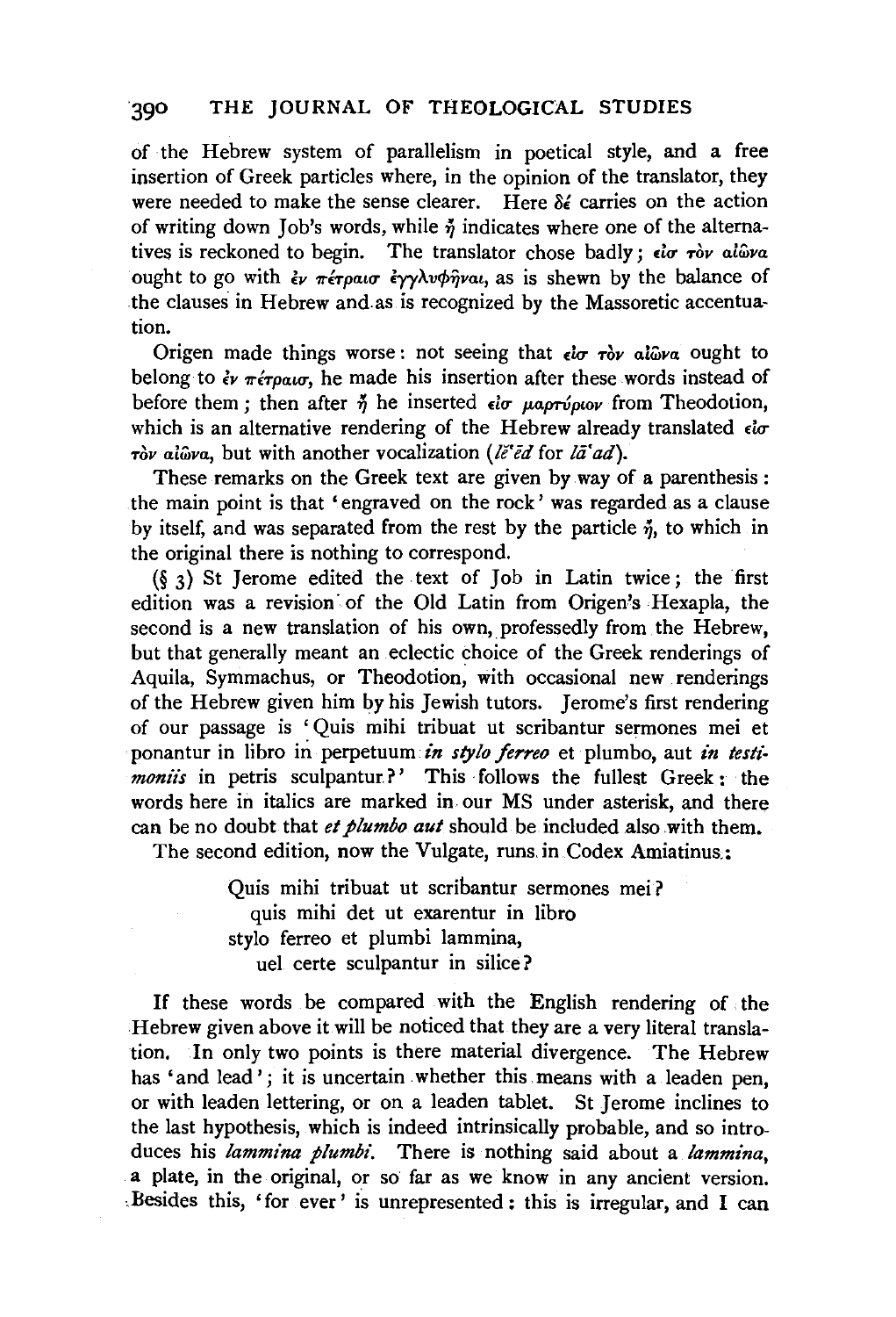only suppose it is an example of the *ignauia Hieronymi* of which Wordsworth and White have collected a certain number of instances. In this case, however, a kind of explanation is to hand : *uel* corresponds to nothing in the Hebrew, and therefore is a relic of the old Greek rendering, which, as we have seen, inserted a disjunctive  $\eta$  immediately before the equivalent for' graven on the rock'.

(§ 4) In itself *uel eerie* is quite satisfactory. *Aul eerie* or *uel eerie*  occurs 13 times in the Vulgate Old Testament, where the Hebrew and Greek have simple 'or'. Two instances may be given:

- (i) 2 Chron. vi  $36<sup>b</sup>$  to a land near or far'
	- Yr;LG. *in terram longinquam* UEL CERTE *quae iuxta est.*
- (ii) Job xiii 22 'call and I will answer, or I will speak and answer thou me'
	- VULG. Voca me et ego respondebo tibi, AUT CERTE *loquar et tu responde mihi.*

But in Job xix 24 instead of *uel certe* some MSS and the modern official Clementine text have *uel eelle,* in which *celle* is taken to be the ablative of *celtis* (or *celte*) 'a chisel', so that the last line of the verse **becomes** 

'or with a chisel be cut in the rock'.

(§ 5) M. Havet *(Crit. Verbale* § 898) argues in favour of *eelle.* His main argument is from the 'principe de banalité'; *certe* is a common .word, *eelle* a very uncommon word, so that a scribe would be likely to change *eelte* into *eerie,* unlikely to change *eerie* into *eelte.* Further .a change of ERT into ELT is not graphic.

These are, so far as they go, sound arguments. When M. Havet goes on to say that *'eerie* est obscur en soi', I can only express my polite surprise : the thirteen occurrences of *aut eerie* and *uel eerie,* two of which have been given above, shew quite clearly that St Jerome used these locutions as an equivalent to  $\tilde{\eta}$ , just in the same way as we say 'or else' for simple 'or'. And I do not think he has considered the possibility that a tired scribe with *uelcerle* or *uel Cte* before him might, by a sort of mental jingle, write *uelcelte* and not notice his blunder.

It may be argued further in favour of *uel eelle* that Jerome has introduced the *lammina* in the preceding clause. If he rendered the word *lead* by 'a tablet of lead ', he might conceivably render the word *graven*  by 'graven with a chisel'.

(§ 6) All this, however, assumes that *eeltis* is a real word, meaning "chisel'. When we ask for examples beyond the doubtful text of Job xix 24, only one example, so far as I know, has ever been brought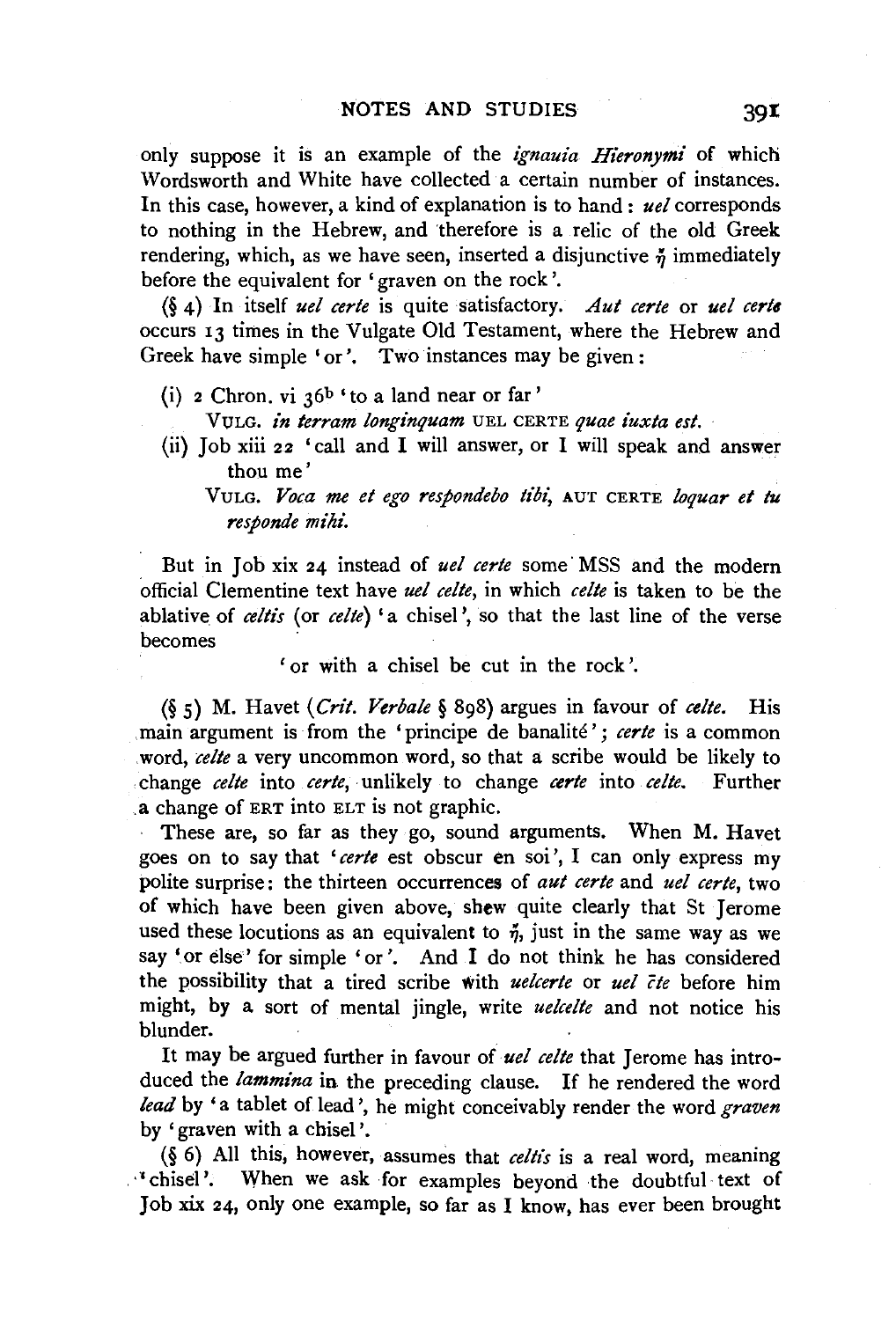#### 392 THE JOURNAL OF THEOLOGICAL STUDIES

forward. This is the epitaph of one Sertius or Sergius of Pola, described as a *histrio*. The tombstone in this epitaph is described as *malleolo et celte literatus silex*. It was published by the younger Aldus in his *Orthographiae Ratio* (1561) under the word *Cloaca,* and it was gravely accepted by Gruter. But if we look up the word in Forcellini we find that the stone was set up by one Jacobus Baduarius in the 15th century and did not profess to be antique at all. No doubt the author of these facetious lines took his word for 'chisel' out of the text of Joh as he knew it. So the authority for the word goes back to the controverted text.

(§ 7) Christian scholars have a great advantage over their Classical confreres in the general greater antiquity of the MSS of the works in which they are interested. In the case of the Latin Bible we have the further advantage of a series of quoters, commentators, and glossators. It is therefore sometimes possible to trace the history of a word almost to its source on external evidence alone.

First, then, as to the MS evidence. And here it will be of some interest to take the reading of the three words *lammina uel certe*. The spelling of *lammina* in this place, or elsewhere, has nothing directly to do with the question whether we are to read *celte* or *eerie.* But as it happens to be one of the words in which the later centuries tended to use *lamina,* with one *m,* the spelling of the word in our MSS may be regarded as an indication of the worth of the text they contain.

MSS of the Latin Vulgate are extant by hundreds, and I have only attempted to ascertain the readings of a few. The remarkable thing is that so far as I have gone at present I have found nothing but *uel eerie* until we come to the 13th century, and (as we might expect) *lammina* is very much more common in these earlier MSS than *lamina*.<br>
The facts are :-

*lammina uel eerie* Cod. Amiatinus (about 700)

Cod. Palatinus 24 (about 700)

B.M. Add. 10546 (Wordsworth's K, about 850)

,, ,, 24142 (Wordsworth's H, *saee.* ix)

- ,, Arund.  $125$  (ix)\*
- ,, Harl. 2805 (ix)\*\*

,, Royal 1 E viii  $(ix/x)$ 

,, Add. 28107 (A. D. 1097)

*lamina uel eerie* B.M. Add. 14788 (x)\*\*

 $\ddot{\phantom{0}}$ 

 $, 4773$  (xii)\*\*

\* This MS has had the first *m* of *lammina* struck out.

\*\* These MSS have had *eerie* corrected into *celte* by much later hands.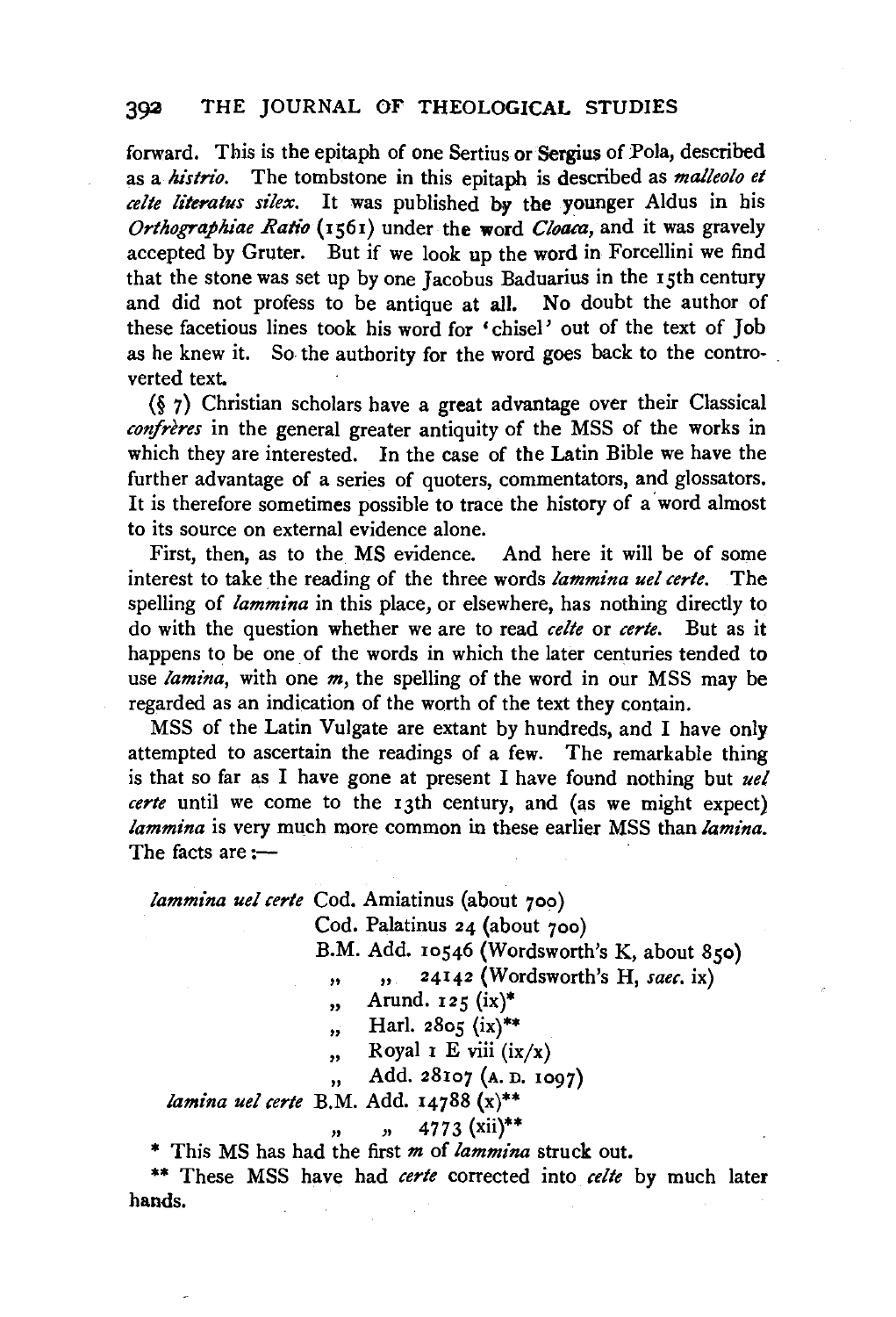For the later MSS I examined 29 in the Cambridge University Library. Of these 15 have *eerie,* 8 have *eelle,* 4 have *see/le,* Dd xiii 6 has *cërce*, Ff vi 19 has *celpte*. Only one (Dd i 6) has *lammina*, and it is one of the 15 that have *eerie.* Those that have *seelle* are

 $Mm$  iii  $\boldsymbol{z}$  (xiii) Dd xv  $35$  (xv) Ee ii  $23$  (xiv) Ee vi  $26$  (xiv) This MS reads *aul see/le.*  This MS has *certe* in the margin.

In two MSS *eelle* has been altered to make *eerte,* and in two *eerie* has been altered to make *celte*. It is perhaps worth while noticing that Mm iv 22 (xiv) reads 'lamina uel celte fctjpantur'. If this be taken together with the occurrence of *eelpte* in Ff vi 19, it may suggest the possibility that *seelle* is older than *eelle,* and that it is nothing more than a miswriting of the first part of *sculpantur* which has somehow taken the place of *eerie.* 

I possess two Latin Bibles. One, a 1 2th-century codex from Bonne Esperance near Cambrai, which elsewhere has good and ancient readings, has *lammina uel eerie* ; the other, a very ordinary but neatly written 14th-century octavo, has *lamina uel eelle.* 

Surely it would be a paradox to maintain that *eelle* is original and *eerie* a correction, if these MSS fairly represent the state of the text in the centuries to which they belong. No external event happened between the 12th and 15th centuries which would tend to resuscitate a genuine reading of St Jerome's version.

(§ 8) From MSS we come to Commentaries. Neither St Jerome himself nor his disciple ' Philip' give any explanation of our passage. It is otherwise with the two great Latin expositions of Job, viz. the ' Moralia' of St Gregory and the Commentary of St Thomas Aquinas. St Thomas clearly read *uel certe*, as Lucas Brugensis points out.<sup>1</sup> As for St Gregory, it is a pity that none of the ancient codices of the *Moralia* in the British Museum is extant for Job xix (= *Moralia* lib. xiv c.  $53/25$ , but even without their help it is evident that Gregory also read *uel eerie,* as the Benedictine editors saw (Migne *P. L.* lxxv  $107I B$  and  $1074 B$ ). They point out that St Gregory has an elaborate explanation of the leaden 'lammina'—it signifies the weight of avarice ! -and he also remarks on the iron pen and on the hardness and durability of 'silex ', but he says nothing about a 'chisel'. The only MS I have seen, the 12th-century Cambridge MS (Dd i 32), agrees with the conclusions of the Benedictines, for it has *plumbi lammina uel* 

<sup>&</sup>lt;sup>1</sup> Lucas *Notitiones in Sacra Biblia*, p. 97 f. The Cambridge MS of St Thomas's Commentary (Kk vi 31) has clearly *certe sculpantur* (fol. 119 *init.*).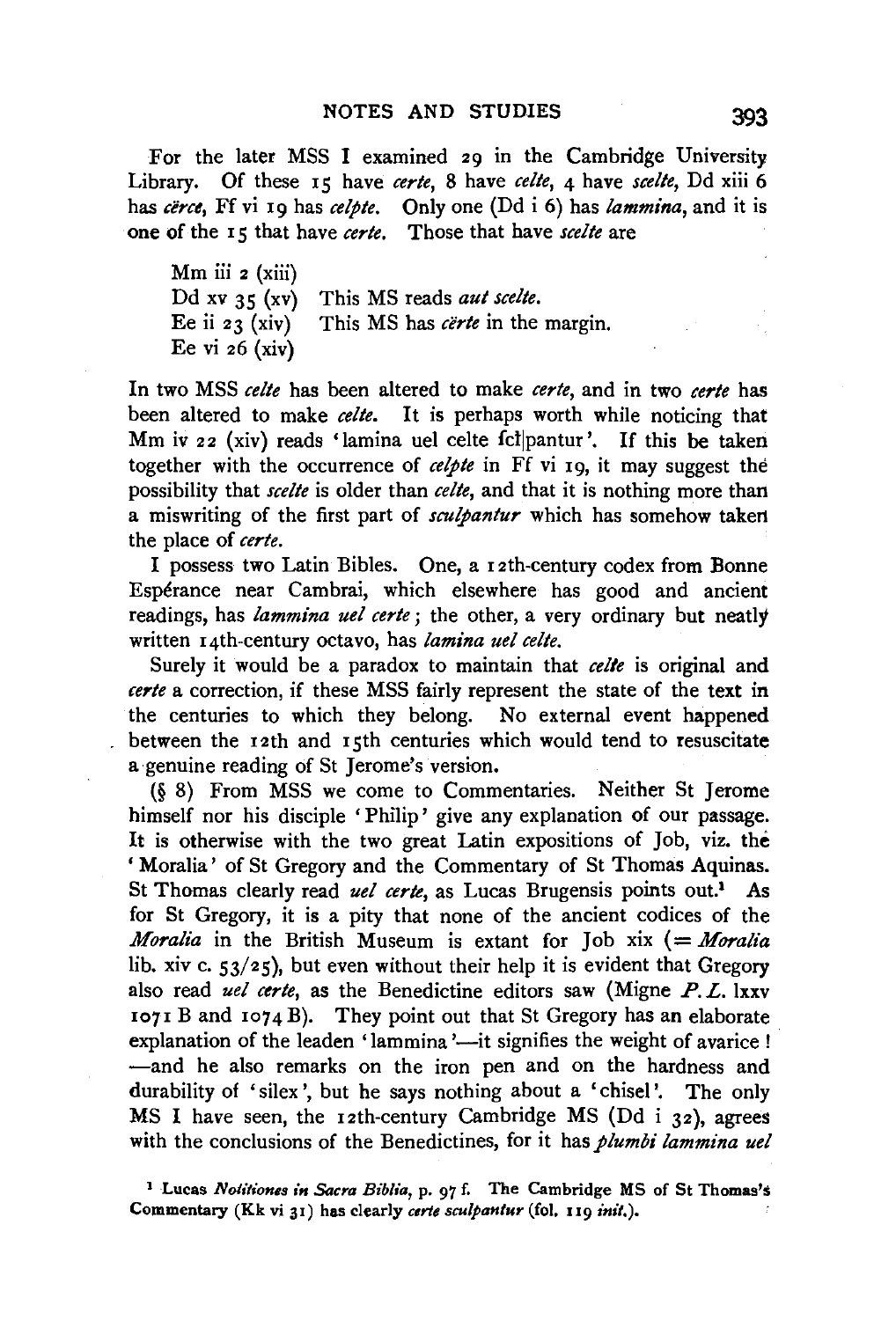#### 394 THE JOURNAL OF THEOLOGICAL STUDIES

*eerie seulpanlur in silii:e* (Migne 1071 B) and *in plumbi lammina uel certe in silice scribit* (Migne 1074 B).

Rupert of Deutz (Migne clxviii 1046) has *uel eerie* in both places where the verse is explained. St Bruno (Migne clxiv 618), on the other hand, has *uel celte* in the printed text, but though he explains *stylo, plumbum, and silice, he gives no explanation of <i>celte*, so that very likely he read *uel eerie* also. The evidence of Cardinal Hugo is discussed below.

 $(\S$  9) So far the evidence is almost all one way. It is a little different with the quotation of Job xix 22 ff in Jerome *aduersus Iolt. Hierosolymitanum* 30 (Migne *P. L.* xxiii 381 C). Here Vallarsi prints *lamina uel eelte,* and his note seems to say that neither of his MSS.have anything else. The only MS I have had access to *(CUL* Dd vii 2) reads *lamina uel eelte.* This MS is of the 15th century; I do not know what age Vallarsi's MSS were, but he does not lay any stress upon their antiquity. The context is quite neutral, and Jerome makes no further reference to our verse, which is only quoted to introduce the following words where Job, according to the Latin text, professes his expectation of a bodily resurrection *(de terra surrecturus sum).* We have seen that from the 13th century .onward. *uel eelte* had a certain tendency to be substituted for *uel certe*. It is therefore quite possible, if all our MSS of the treatise *Against John of Jerusalem* are late, that the mediaeval editor of this work, from whom our MSS are descended, was already accustomed to read *uel eelte* just in the same way as he was accustomed to spell the word for a plate with one *m.* He may therefore have introduced *celte* into the text of Jerome's tract.

If I were to be employed to defend *eelte* against *eerie* in the Latin text of  $\text{Job I}$  think there is only one way to do it with any approach to plausibility. I should say *eeltis* (or *eelle)* was a very rare word used by St Jerome for some reason in this passage, though the word was so rare, and therefore obscure, that *eerie* was immediately substituted for it. But St Jerome quoted his own translation accurately, and the tradition of this quotation, preserved in a work little read and rarely copied, survived uncorrupted. Then a couple of centuries before the invention of printing some one corrected his Bible to agree with St Jerome's quotation, and from this corrected copy the reading *eelle* spread and was finally printed.

But all this seems to me very artificial. Moreover, it does not explain the variant *see/le,* or oddities like *eelple.* And the fact remains that, now we have got rid of the 'inscription' that took in the precocious young Aldus, the omnivorous Gruter, the careless editor of the last edition of Du Cange, and a good many other people ancient and modern, there is no evidence that the word *celtis* or *celte* ever existed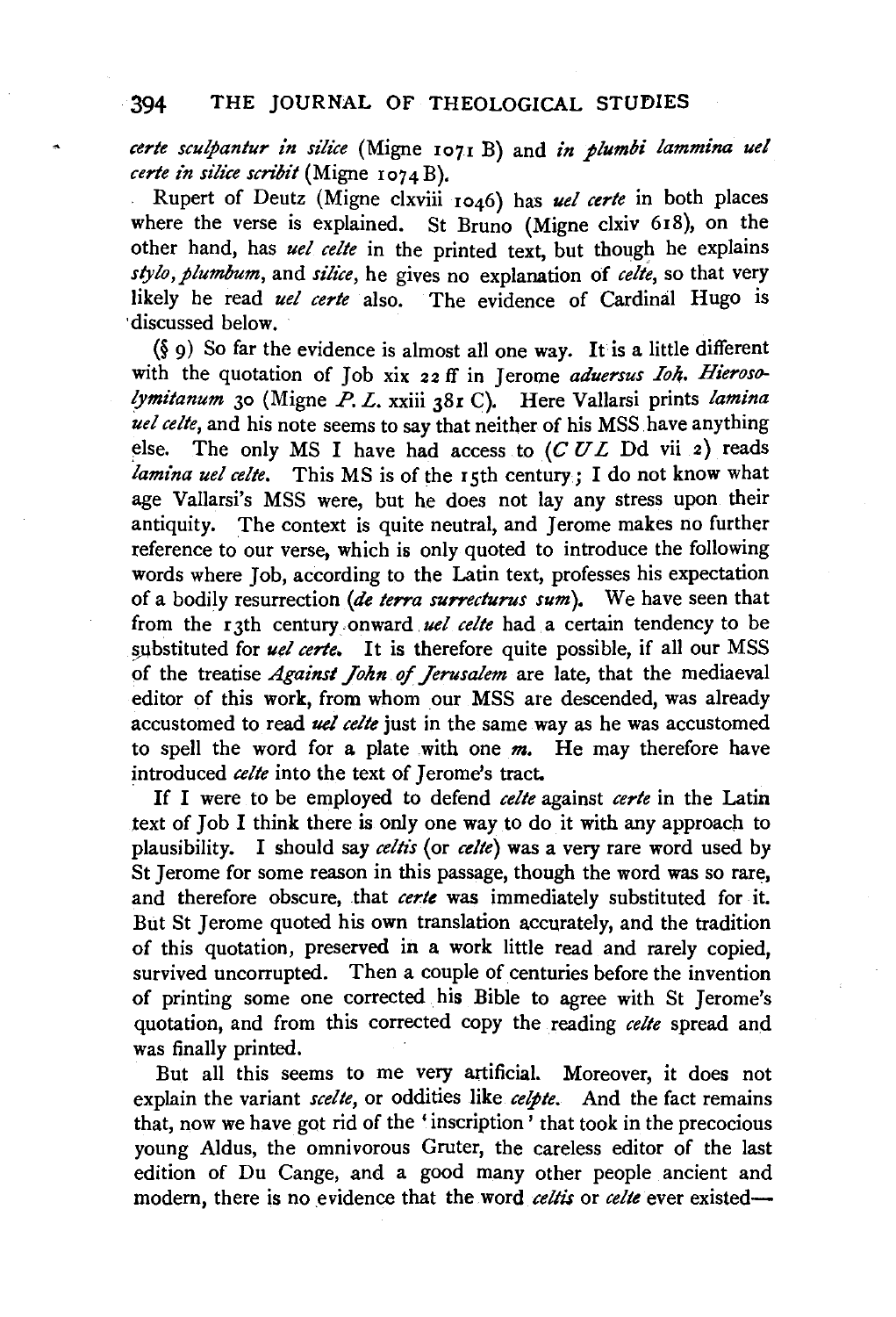at least, not until the late mediaeval period, when the familiar context of Job xix 23 suggested that it must be some sort of a rock-cutting tool. Isidore *Etymologiarum Liber* xix 7 and xx 4 (Migne *P.* L. lxxxii) enumerates for us the stock-in-trade of a mason. He has nothing to say about *celtis*, but his humanist editor did not fail to bring the word to our notice, quoting Job xix 23. By such artificial means words are made still to walk, like ghosts.

(§ 10) I have spoken of the 'familiar context' of Job xix 23. It was particularly familiar to mediaeval churchmen, for it comes in the 8th of the Nine Lections from Joh in *Dirige,* the Mattins for the Dead *(Petti meae,* Job xix 20-27). These Lections, once known in England as 'Petty Joh ', were almost. as frequently recited and copied as the Psalms themselves. They occur in all the Breviaries, the Manuals, and the countless Books of Hours, that were so multiplied during the two centuries preceding the Reformation. And it is in these books, copied and recopied from one another without any check from the influence of rational exegesis, and recited day after day by clerks whose independent knowledge of Latin was small, that the reading *uel eelle* is most at home. I have examined a great number of those in Cambridge, dating from the 14th and 15th centuries: of these 50 have *eelte,* 7 have *seelte, 5* have *eerie.* Service-books earlier than the 14th century are not nearly so plentiful : I have only come across two in the collections now accessible, *viz.* Fitzwilliam 13 and *CUL* Ii iv 20, both of the 13th century<sup>1</sup>; there is also the *Portiforium Oswaldi* (Parker 391), written about 1064, of which the reading has been kindly ascertained for me by the Master of Corpus. All these three have *uel eerie.* 

So far as I have seen, not one of these Service-books has *lammina* ; they all have *lamina,* with one *m.* On the other hand more than half do not spell *silice* right, for I. have .noted 23 which have *scilice* and 11 which have *ciliee* !

I venture to think that we may draw two conclusions from these striking figures. In the first place, the fact that *eerie* occurs at all, and that in all the oldest MSS, shews us that the Office itself is older than the change of. *eerie* into *eelte.* In the second place, the misspellings *sciliee* and *ci'li'ce* for *siliee* prove that neither the scribes who multiplied these Service-books, nor the clerks and lay-folk who used them, were careful or learned enough in the 14th and 15th centuries to know the difference between what was Latin and what wasn't. By this time the new modern languages were acquiring a fixed shape, and a vernacular literature was springing up. Latin had become what it is now, a dead language, something that had to be conventionally

1 Ii iv 20, an Ely Breviary, is so dated by Mr Bannister.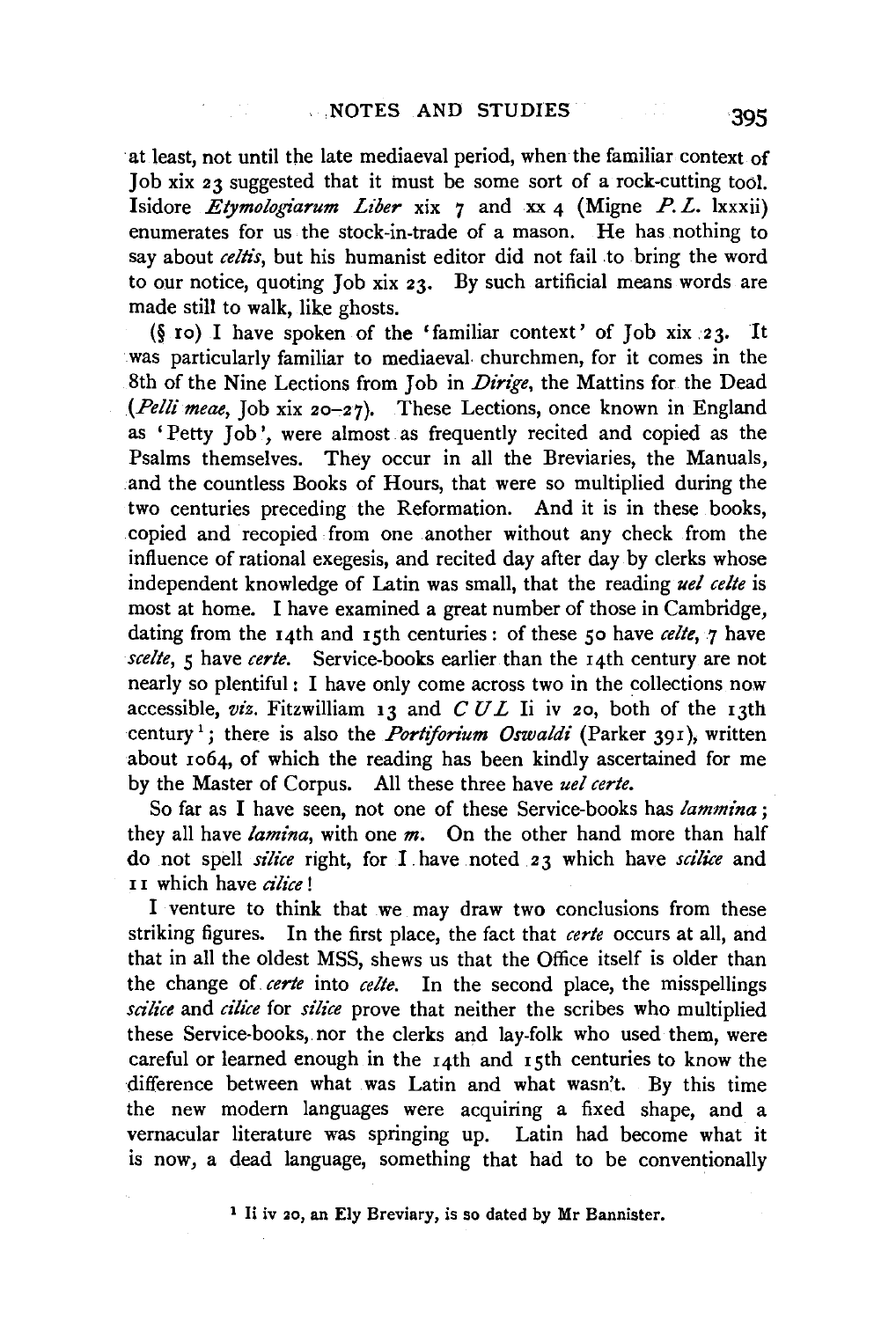### 3cfi THE JOURNAL OF THEOLOGICAL STUDIES

learned, so that instinct was gone and *mumbsimus* sounded as likely to be right as *sumpsimus.* 

(§ u) But if *celte* had wriggled its way into the text, and had become familiar by countless repetition, then if any one tried to construe our verse, the context suggested that it was something in the ablative or instrumental case, and that it was, in fact, an instrument for ' sculping '. This is how Cardinal Hugo de Sancto Charo, the inventor of the Corcordance, puts it in his gloss on Job xix 23: *Gelles instrumentum*  est (ut dicunt) quo literae uel imagines sculpuntur in silice. Notice the ut *dicunt,* and the fact that Hugo guesses the nominative to be *celtes.*  Hugo died in 1263, so he was a contemporary of Aquinas: his Note, so evidently drawn only from the context, is the earliest witness I can find for the reading with *celte. <sup>1</sup>*

The next in order is Richard Rolle of Hampole, who wrote a Latin Explanation of' Petty Job'. He says: *Gettis enim ex metallo conftcitur*  quod citius frangitur quam curuatur.<sup>2</sup> This is good evidence that Richard read *celte* in his Dirge-book, but he almost seems to imply that *'celtis'* is the material out of which the durable inscription is made. In any case the explanation, like Cardinal Hugo's, is derived solely from the context.

(§ 12) However this may have been, the reading *celte* became widely spread in the 14th century, and so the vernacular versions of the Bible made then all support it.

The Old French (Fitzwilliam 9) has: *que mes paroles soient escriptes ou liure de greffe de fer* • *ou pieces de pion eu soient adcertes establiees*  &> *entailliees en pierres dures par chisel.8* 

The Wycliffite Bible has: 'who geueth to me that thoo be writen in a book with an yren poyntel eithir with a plate of leed either with a chisel be grauen in a flynte?' Various MSS shew variation in spelling here, but they all speak of a • chisel '.

Finally, the Dutch Books of Hours, which in the 15th century are often written wholly in Dutch, bring in a *beitel,* i. e. a chisel.

(§ 13) Thus in the 16th century, at the Revival of Learning, when the mechanical art of printing fixed texts as they had never been fixed before, the word *celte* had become firmly ensconced in the text of Dirige. To those who derived their Latin from the Service-books themselves it seemed as natural a word as any other in the familiar Offices. I have explained in the early part of this Paper the rather

<sup>1</sup> I quote from the edition of 1498 : I have not seen a MS of the *Postz1lae.* 

<sup>&</sup>lt;sup>2</sup> So the Paris ed. of 1510. The Cambridge MS Dd iv 54 (s. xiv) agrees.<br><sup>8</sup> I do not know the history of this version : *par chisel* is decisive for *celte*, but

*atiartes* looks like the equivalent of *certe.* Is it possible that the text is a doublet caused by revision ?